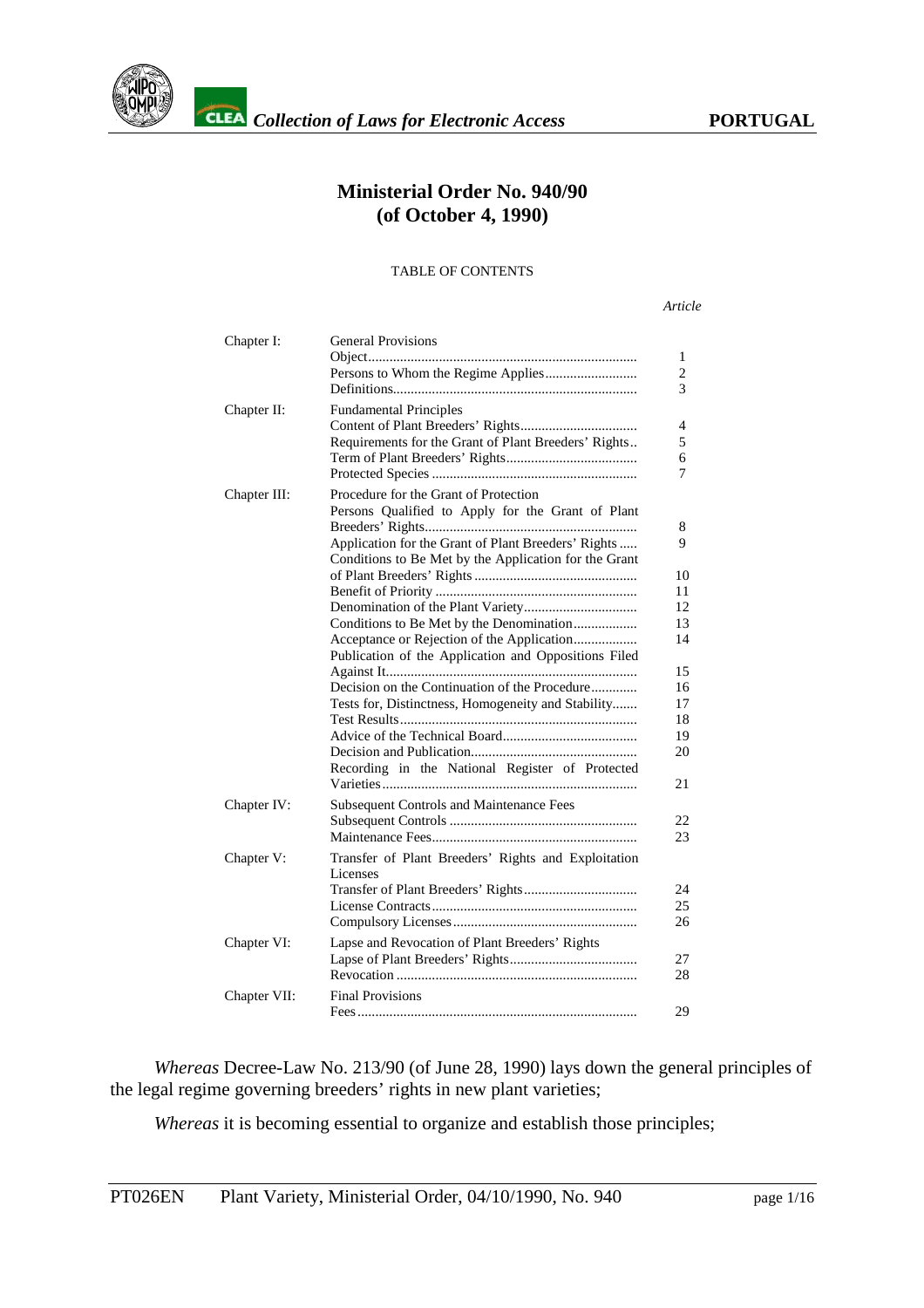*Considering* the provisions of paragraph (2) of Article 1, paragraph (3) of Article 6 and Articles 8 and 9 of Decree-Law No. 213/90 (of June 28, 1990);

*The Government*, through the agency of the Minister of Agriculture, Fisheries and Food, orders as follows:

**1.**—(1) The Regulations on the Protection of New Plant Varieties, annexed to this Order, of which they form an integral part, are approved.

(2) The Regulations on the Protection of New Plant Varieties shall enter force 30 days after the date of their publication.

**2.**—(1) The National Registry of Protected Varieties, designated by the abbreviation CENARVE, shall be the department responsible for the Implementation of the provisions of this Order.

(2) CENARVE shall operate within the framework of the National Institute of Agricultural Research, and shall be directed by the President of that Institute or by his representative.

**3.** CENARVE shall be responsible, *inter alia*, for the following:

*(a)* producing and examining documents in support of the grant of plant breeders' rights;

*(b)* conducting tests and inspections and taking any other action necessary to evaluate and rule on applications for the grant of plant breeders' rights;

*(c)* requesting or contracting for the provision of specialized services in its areas of concern, particularly with regard to DHS (distinctness, homogeneity and stability) testing;

*(d)* producing a periodical journal to publicize the varieties granted protection and also the most important documents from the files on the grant of plant breeders' rights;

*(e)* seeking the cooperation of the Departments of the ministry of Agriculture, Fisheries and Food where such cooperation proves necessary for the proper conduct of its activities;

*(f)* coordinating its action with that of other bodies-both national and foreign-that concern themselves with plant variety protection matters, and promoting the conclusion of such agreements and protocols as may prove necessary or useful for the safeguarding of the interests in its charge.

**4.** The Director of CENARVE shall be responsible, *inter alia*, for the following:

*(a)* directing CENARVE and coordinating its operations;

*(b)* presiding over the Technical Board of CENARVE;

*(c)* issuing plant plant breeders' certificates, amending them or revoking them;

*(d)* proposing to higher authorities such regulatory and legislative acts and measures as are necessary-for the discharge of CENARVE's duties;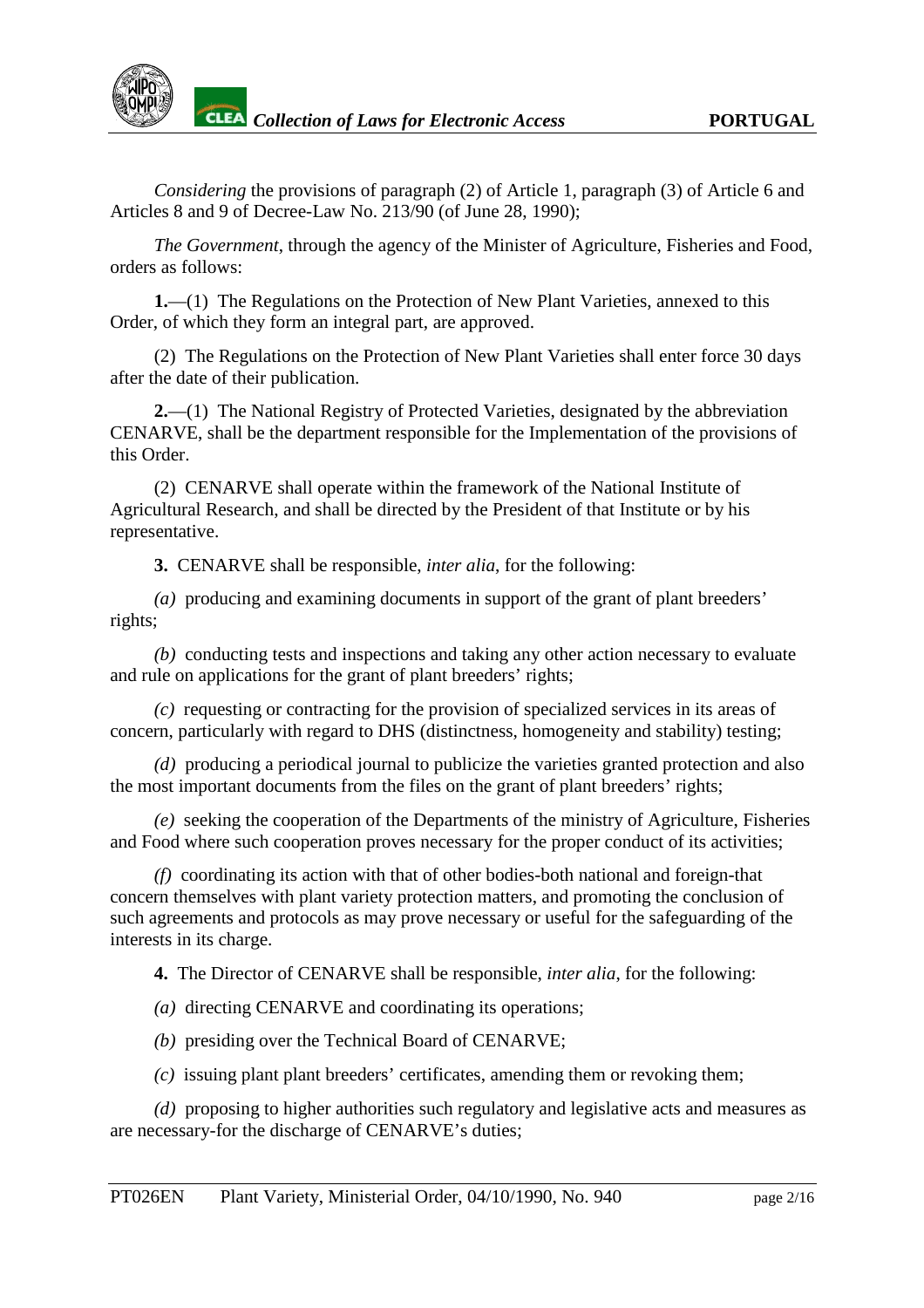*(e)* performing any other acts provided for in this Order or in other legislative or regulatory texts.

**5.**—(1) The Technical Board is a consultative body that advises the Director of CENARVE; its members shall be the following:

*(a)* the Director of CENARVE, who shall preside over it;

*(b)* the Director of the National Center for the Protection of Agricultural Production, or his representative;

*(c)* a representative of the breeders' associations;

*(d)* a representative of the seed producers' associations;

*(e)* a representative of the associations of producers of vegetative propagating material;

*(f)* two public figures of recognized competence in the field of plant variety protection, one of them having legal training.

(2) The members referred to in the foregoing paragraph under *(c)*, *(d)* , *(e)* and *(f)* shall be designated by the Director of CENARVE, after the relevant associations have been heard.

(3) The Director of CENARVE may invite public figures of recognized competence to attend meetings of the Technical Board, without the right to vote, should such a step prove useful for the clarification of matters under consideration.

(4) The secretariat shall be provided by a CENARVE official designated by the Chairman of the Board, which official shall not have the right to vote.

**6.**—(1) The Technical Board of CENARVE shall be responsible, *inter alia*, for the following:

*(a)* issuing the advice provided for in this Order and pronouncing on all questions submitted to it by the Director of CENARVE;

*(b)* proposing to the Director of CENARVE such acts and measures as it considers useful for the satisfactory performance of the Registry's duties.

(2) Where not provided otherwise by law or by a decision of the Director of CENARVE, the Technical Board shall issue the reports requested off it within a maximum period of one month.

The Technical Board shall meet in accordance with the rules governing it; minutes shall be taken of every meeting.

**8.**—(1) For the purpose of publicizing the main documents in the files entrusted to CENARVE, a periodical journal entitled CENARVE Bulletin (*Boletim do CENARVE*) shall be produced.

(2) The CENARVE Bulletin shall publish the following, *inter alia*: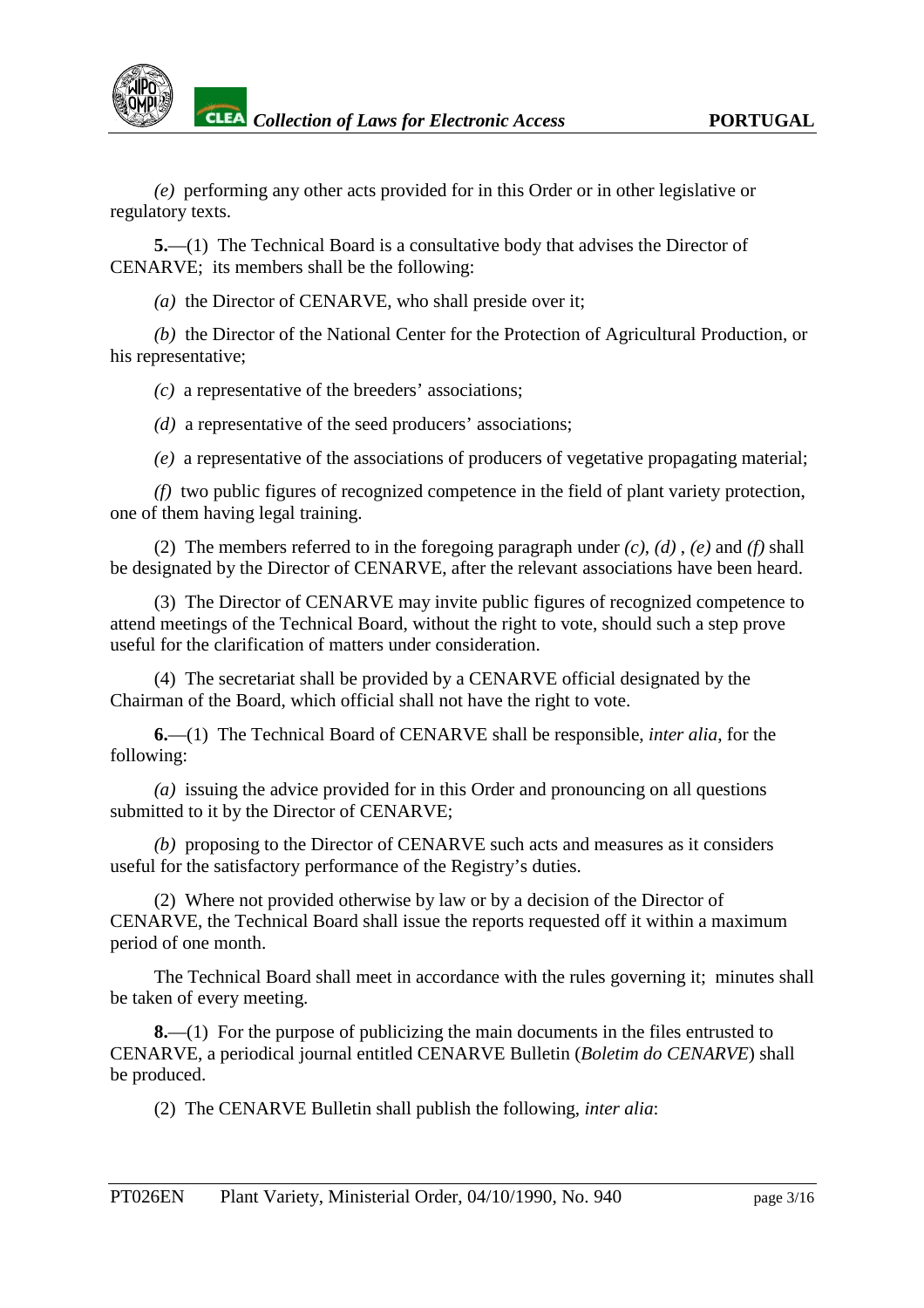

*(a)* applications for the grant of plant breeders' rights accepted by CENARVE;

*(b)* the refusal and the grant of plant breeders' certificates, and also the amendment, revocation or lapse thereof where applicable.

> Ministry of Agriculture, Fisheries and Food Signed on September 14, 1990

For the Minister of Agriculture, Fisheries and Food,

*Alvaro dos Santos Amaro*, Secretary of State for Agriculture.

# **Regulations on the Protection of New Plant Varieties**

# **Chapter I General Provisions**

#### *Object*

**1.** These Regulations establish the legal regime for the protection of plant breeders' rights in accordance with Decree-Law No. 213/90 of June 28, 1990.

#### *Persons to Whom the Regime Applies*

**2.**—(1) Foreigners shall enjoy the protection granted to nationals under the conditions laid down in the conventions to which Portugal is party.

(2) In the absence of international conventions, foreigners shall enjoy the protection granted to nationals except where the legal order in the country concerned, while granting protection to its own nationals, does not do so to Portuguese nationals in the same circumstances.

#### *Definitions*

**3.** For the purposes of these Regulations:

*(a)* "clone" means a group of individuals produced by vegetative propagation from a single plant that have an identical genetic heritage;

*(b)* "line" means a natural or artificial sexually-reproduced group having sufficient uniformity;

*(c)* "strain" means the offspring of plants of the same origin, produced by breeding and possessing numerous common characteristics;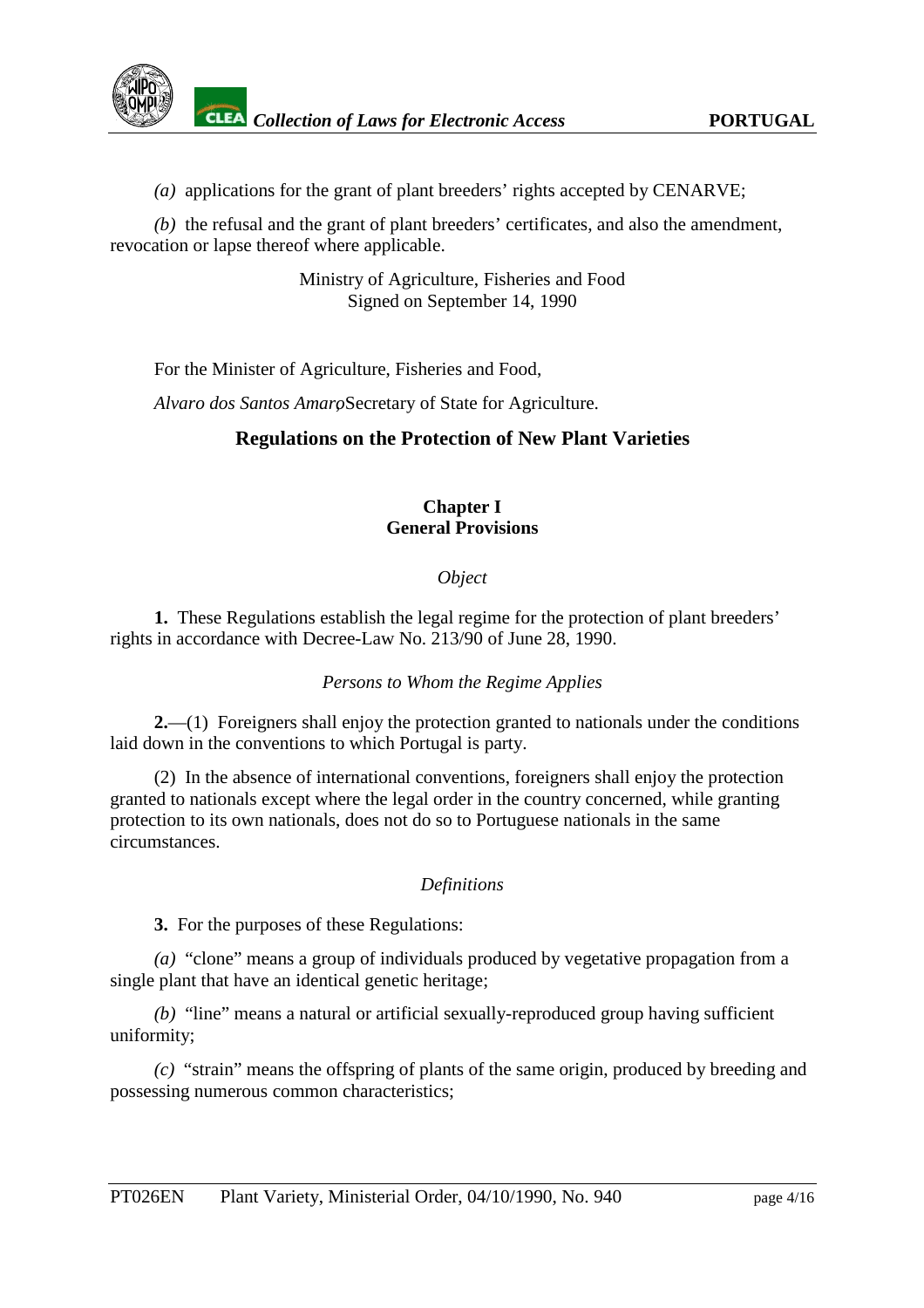*(d)* "hybrid" means a plant resulting from spontaneous or induced crosses from parent material with a generally different genetic heritage;

*(e)* "new plant variety" means any variety (cultivar), clone, line, strain or hybrid recognized as such from a technical or commercial point of view.

#### **Chapter II Fundamental Principles**

# *Content of Plant Breeders' Rights*

**4.**—(1) The breeders' rights in a plant variety shall confer on their owner exclusive entitlement to produce and market plants of that variety or the corresponding reproductive or vegetative propagating material.

(2) Plant breeders' rights shall not prevent the use of the protected plant variety as initial or basic material for the production of other varieties, except where its repeated or systematic use is necessary.

# *Requirements for the Grant of Plant Breeders' Rights*

**5.**—(1) Breeders' rights in a plant variety shall be granted for any new product which:

*(a)* is distinct, meaning that, irrespective of the manner in which it is produced, it differs from any other variety the existence of which is a matter of common knowledge by one or more characteristics susceptible of recognition arid precise description;

*(b)* is homogeneous, meaning that all the plants constituting the new variety are similar with respect to the particular features of their reproduction or vegetative propagation;

*(c)* is stable, meaning that, after a succession of reproductions or vegetative propagations, it has the same essential characteristics according to the description given by its breeder;

*(d)* is new, meaning that, on the filing date of the corresponding application for protection, it has not been put on sale or marketed within the country for more than one year—with its breeder's consent—or abroad for more than six years or four years in the case of woody plants or herbaceous plants respectively.

(2) In addition to the conditions specified in the foregoing paragraph, the grant of plant breeders' rights shall be determined by the conformity of the relevant denomination to the provisions of these Regulations and by compliance with the other conditions laid down therein.

#### *Term of Plant Breeders' Rights*

**6.** Plant breeders' rights shall have a term of 15 or 20 years for herbaceous and woody plants respectively.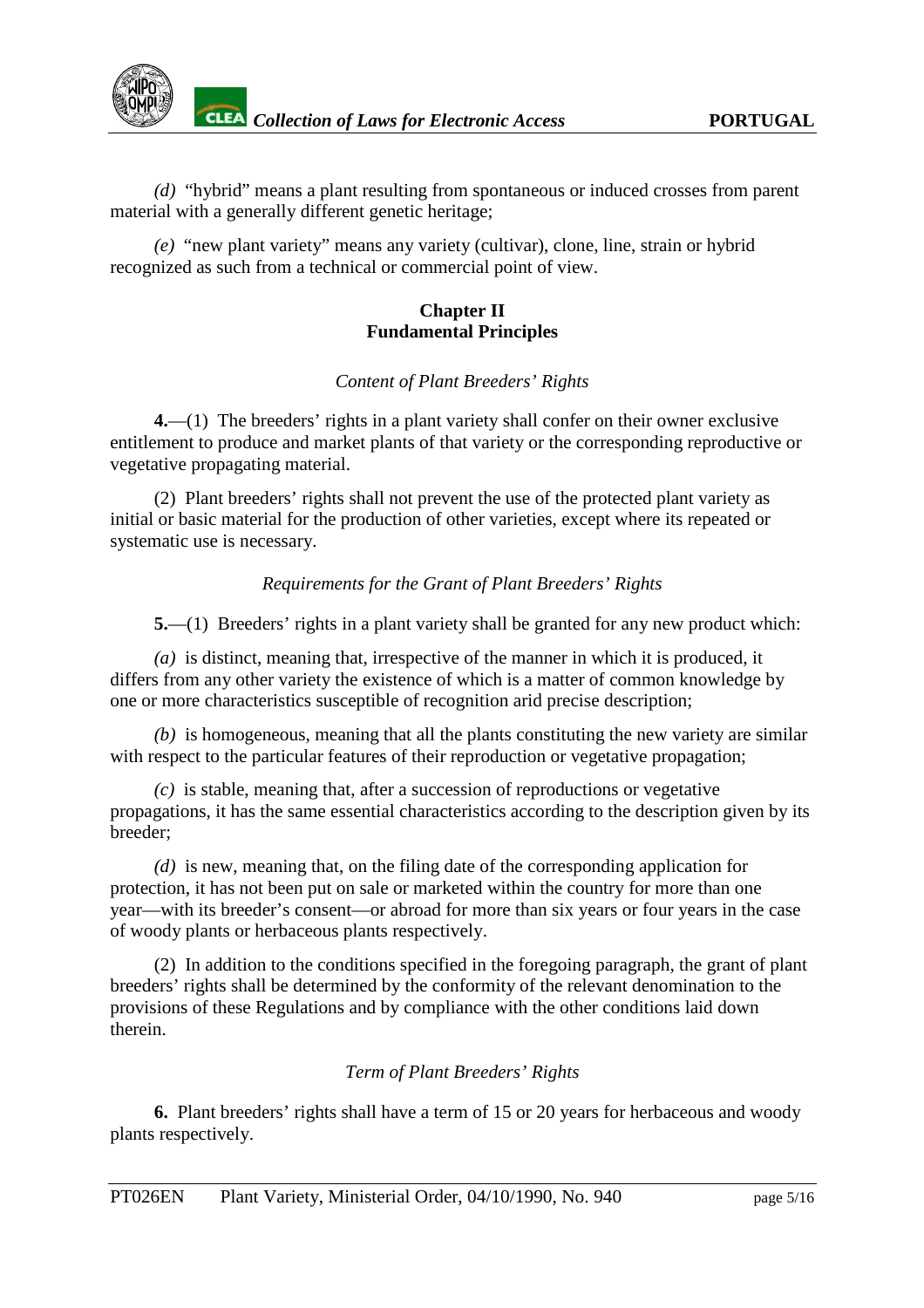# *Protected Species*

**7.** The botanical species the varieties of which may be the subject of plant breeders rights shall initially be the following:

- *(a)* cereals: rice, oats, rye, barley, maize, wheat and triticale;
- *(b)* oil-bearing plants: Sunflower,
- *(c)* fodder plants: ryegrass, vetch, lupin, clover, lucerne fescue.

#### **Chapter III Procedure for the Grant of Protection**

*Persons Qualified to Apply for the Grant of Plant Breeders' Rights*

**8.**—(1) The grant of plant breeders' rights in a plant variety may be applied for by the breeder thereof or by whoever succeeds him, whether by contract or *mortis causa*, provided that the person concerned is:

*(a)* of Portuguese nationality;

- *(b)* of foreign nationality but resident in Portugal;
- *(c)* a legal entity with headquarters in Portugal;

*(d)* a national of a member State of the International Union for the Protection of New Varieties of Plants (UPOV) or a natural person or legal entity with residence or headquarters in one of the States of the Union, provided that the State concerned grants protection to the species or genus to which the variety referred to in the application belongs;

*(e)* a national of another State or a natural person or legal entity with residence or headquarters in a State in which Portuguese, or foreigners resident in Portugal and legal entities with headquarters in Portugal, enjoy the same protection as is accorded to the nationals of the State concerned with respect to varieties belonging to the genus of species referred to in the application.

(2) Persons or entities not resident or not having headquarters in Portugal may apply for the grant of plant breeders' rights only if they designate a representative who fulfils those conditions.

(3) Where two or more persons have jointly discovered a plant variety, the corresponding application for plant breeders, rights shall likewise be drawn up jointly; a representative shall however be appointed who shall act in the name of all of them in any relations to be conducted with CENARVE.

(4) The representative referred to in the foregoing paragraph may be one of the applicants or a third party. Where no representative is appointed, the applicant named first shall be considered the representative.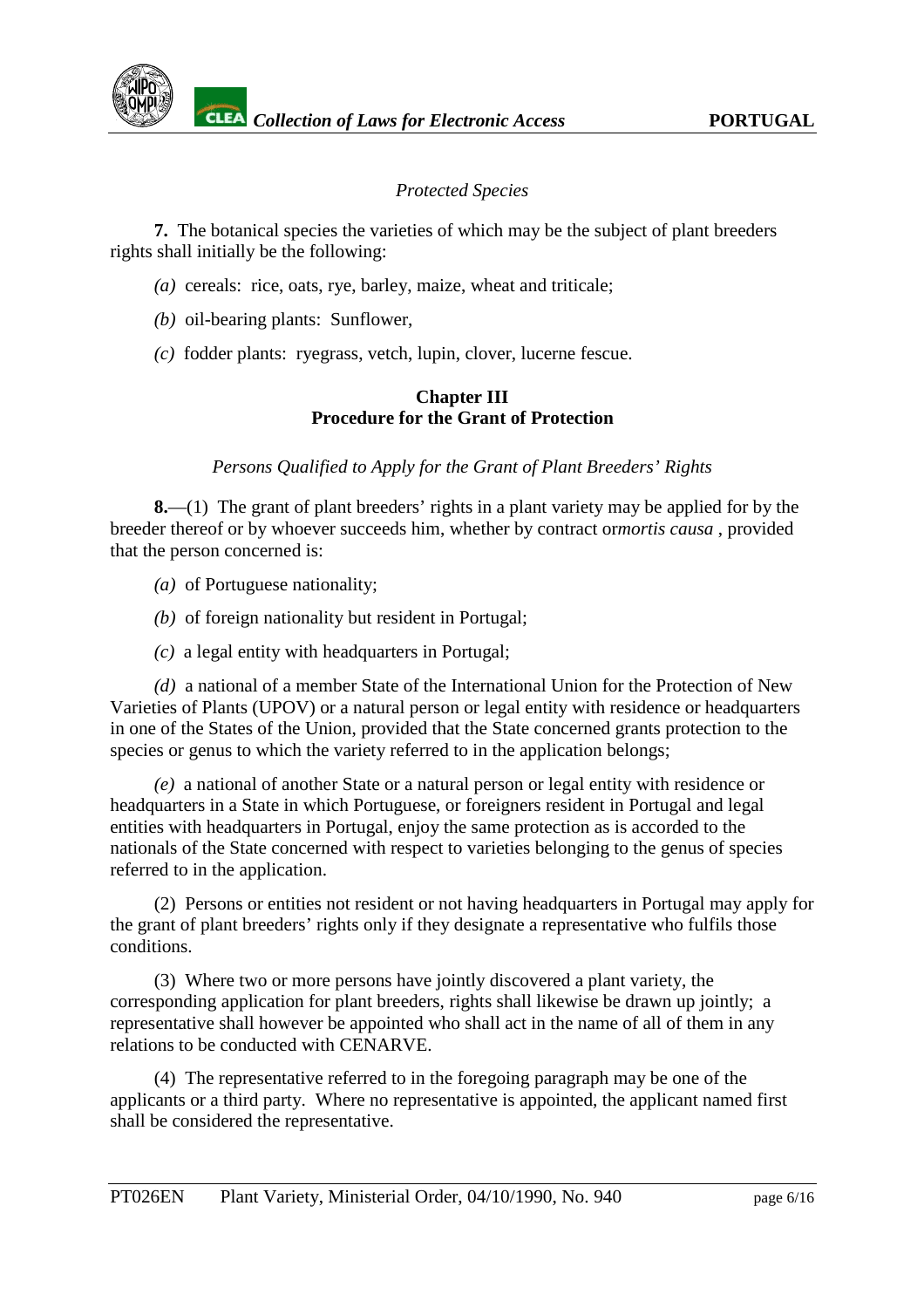

# *Application for the Grant of Plant Breeders' Rights*

**9.**—(1) The application for the grant of plant breeders' rights may be filed with CENARVE personally or sent by registered letter with notice of receipt.

(2) The application, made on the appropriate printed forms provided by CENARVE, shall be written in Portuguese, and any documents to be submitted that are written in a foreign language shall be accompanied by a duly certified translation.

(3) The date of the application shall be that of its filing with CENARVE.

#### *Conditions to Be Met by the Application for the Grant of Plant Breeders' Rights*

**10.** The application for the grant of plant breeders' rights shall contain the following particulars, *inter alia*:

*(a)* the name or business style of the applicant, with domicile or headquarters;

- *(b)* the nationality of the applicant in the case of a natural person;
- *(c)* the name and address of the representative, if any;
- *(d)* the name and address of the breeder, if other than the applicant;
- *(e)* the denomination of the plant variety or the designation given it by its breeder;

*(f)* where the plant variety is protected or where protection has already been applied for in any country, the following particulars shall also be given;

- the identity of that country or those countries;
- the denomination registered in that country or those countries;
- the number under which the application for or title of protection is registered;
- the date of the application or title granted:

*(g)* if any priority is claimed, the date of the first application for protection and the country in which it was filed;

- *(h)* the signature of the applicant or his representative.
- (2) The application shall be accompanied by the following:
- *(a)* a full description of the plant variety;

*(b)* a power of attorney signed before a notary, where the application is filed by a representative;

*(c)* where the application is not filed by the breeder, a document attesting the acquisition of the corresponding rights;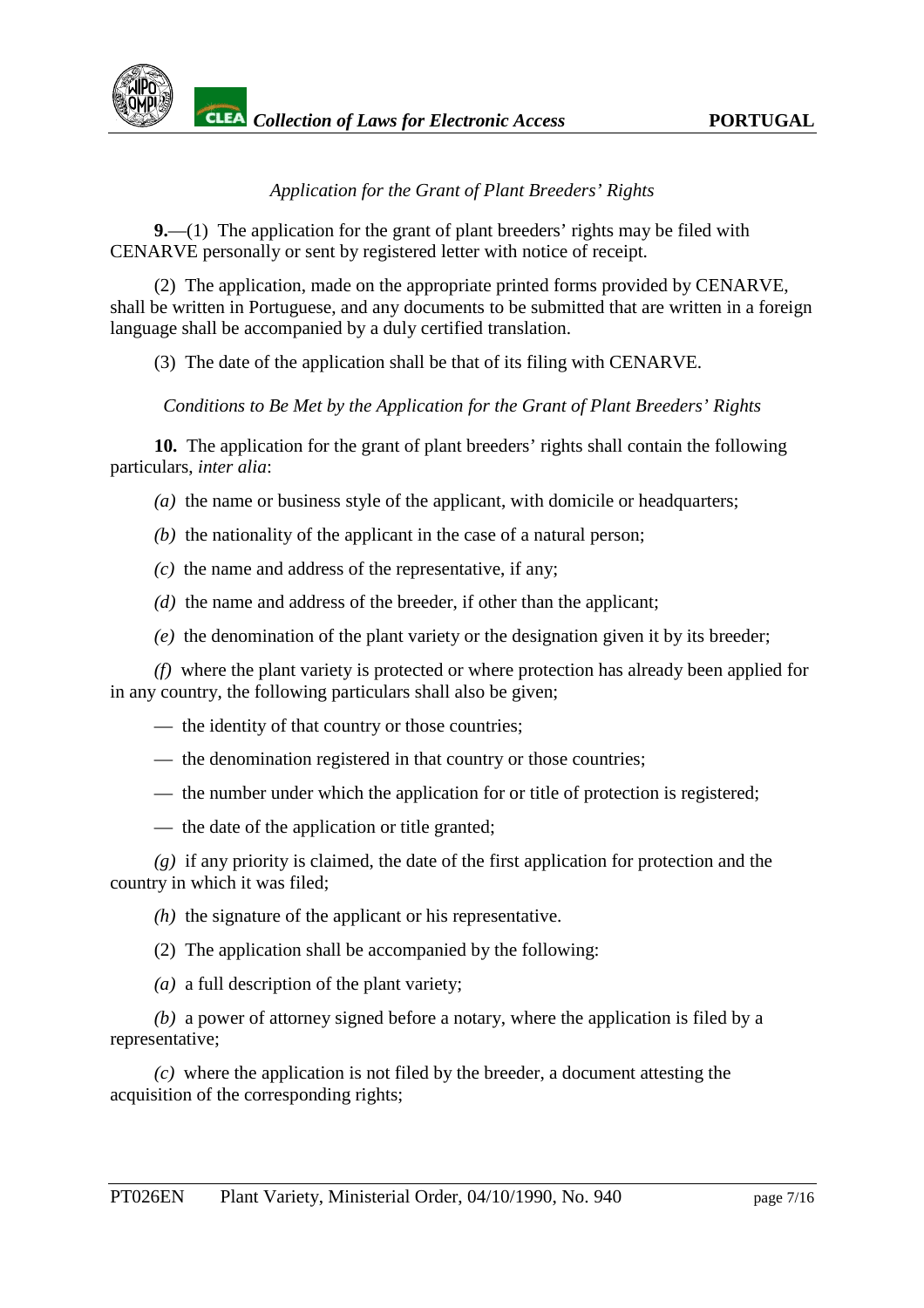*(d)* a declaration stating that the plant variety is new within the meaning of these Regulations;

*(e)* a declaration stating that the applicant undertakes, as from the grant of plant breeders' rights, not to exercise his rights in the use of any trademark or trade name liable to cause confusion with the denomination for which protection is sought that may have been registered in his favor in the country or in any other country with which Portugal has entered Into an agreement on Identical or similar goods;

*(f)* any other particulars that the applicant considers useful for the full evaluation of the application;

*(g)* the amount of fees payable;

*(h)* an inventory of the documents submitted to CENARVE.

(3) The description referred to in subparagraph *(a)* of the foregoing paragraph shall state, *inter alia*:

*(a)* the botanical species to which the plant variety belongs;

*(b)* the main morphological and physiological characteristics and also, in the case of hybrid varieties, the main morphological and physiological characteristics of the parents;

*(c)* the technique used to breed the variety concerned;

*(d)* the similarities and differences of the variety in relation to any other variety in existence.

# *Benefit of Priority*

**11.**—(1) When applying for the grant of breeders' rights in a plant variety, the person concerned may claim the benefit of priority if, less than one year previously, he has filed an application in due form for the protection of the same variety in a member country of UPOV.

(2) The effect of the benefit of priority shall be that the date of the application shall be deemed to be that of the earlier application filed in the foreign country.

(3) The request for priority shall be considered in the light of copies of the documents attesting the filing of the earlier application for the grant of plant breeders' rights on the basis of which priority is claimed, duly certified and dated by the appropriate departments.

(4) The documents referred to in the foregoing paragraph shall be filed together with the application for the grant of plant breeders' rights or within the three months thereafter, failing which the benefit of priority shall not be recognized.

(5) Where appropriate, the applicant shall state in the application for the grant of plant breeders' rights the date on which he Intends to submit the propagating material referred to in paragraph (3) of Article 16, as the period of four years following the date on which the priority expires may not be exceeded.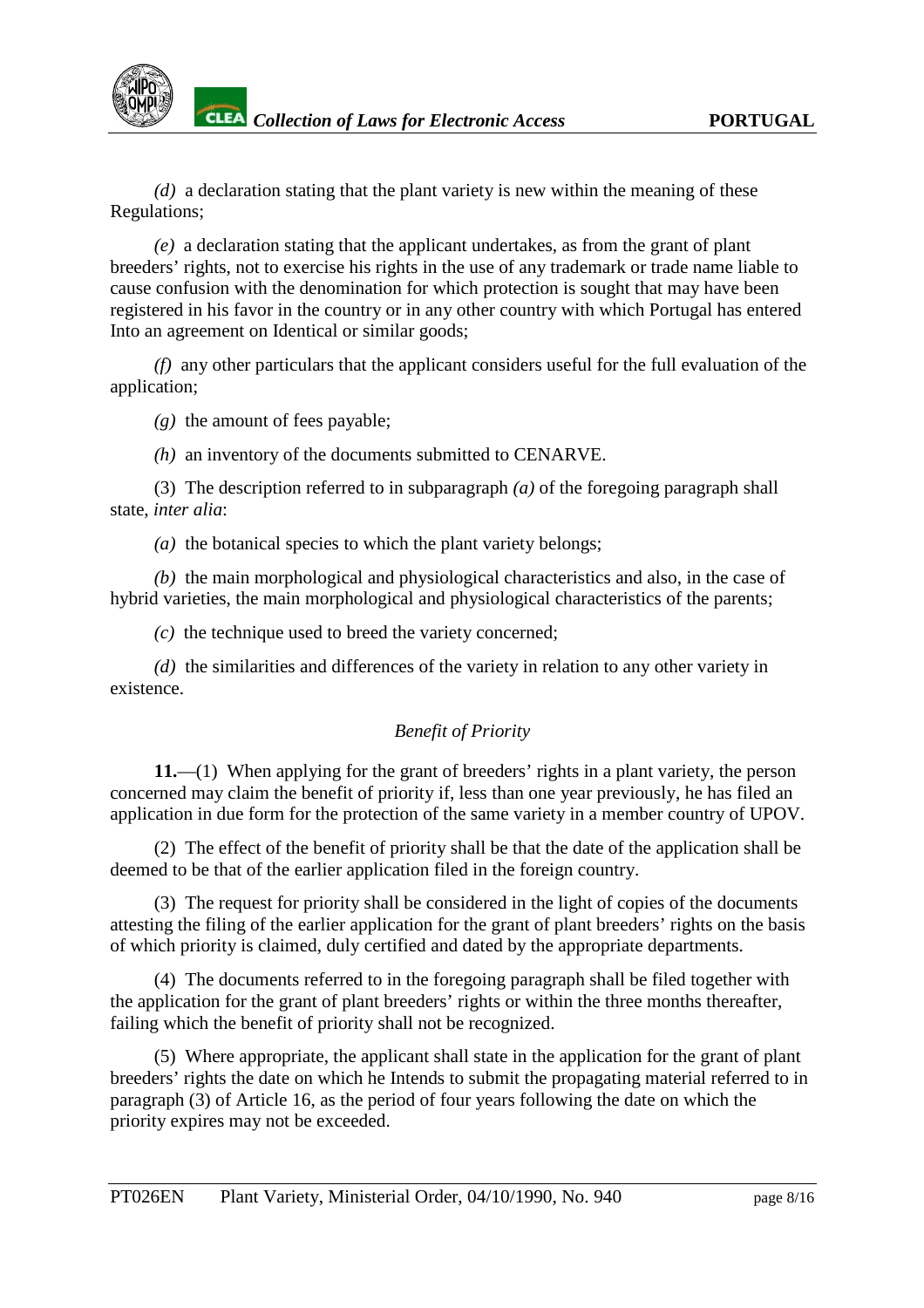(6) the request for priority shall be accompanied by the amount of the fee payable.

# *Denomination of the Plant Variety*

**12.**—(1) Any plant variety shall be designated by a single denomination that enables it to be identified and is different from that used for any other plant variety of the same or a related species already registered in the country or in any other member State of UPOV.

(2) The denomination given to a protected variety may not be used as a trademark or trade name for any new plant variety of the same or a related species.

# *Conditions to Be Met by the Denomination*

**13.**—(1) The denomination of the plant variety may be composed of:

*(a)* not more than three words;

- *(b)* an alphanumerical combination comprising not more than four elements;
- *(c)* a combination of words and letters comprising not more than four elements;
- *(d)* a combination of words and numerals comprising not more than four elements;
- (2) The proposed denomination shall be written in full.

(3) The proposed denomination must not:

*(a)* be difficult to pronounce or remember;

*(b)* be misleading as to the origin, source, value or characteristics of the plant variety or the identity of the breeder;

*(c)* be identical, or easy to confuse, with another denomination already registered in the country or in any other member State of UPOV, which is used to designate a plant variety of the same species or species in the same class;

*(d)* be contrary to morality or public policy;

*(e)* incorporate the botanical or common name of a plant genus or species, or the words "variety," "cultivar," "hybrid," "form" or "cross":

*(f)* give the impression that the plant variety derives from another variety, or is related to such a variety, when that is not the case;

*(g)* evoke solely characteristics that are common to other protected plant varieties of the same species:

*(h)* be inadequate for linguistic reasons;

*(i)* be identical to a denomination used to designate another commonly-grown plant variety, even if the latter variety is already public property.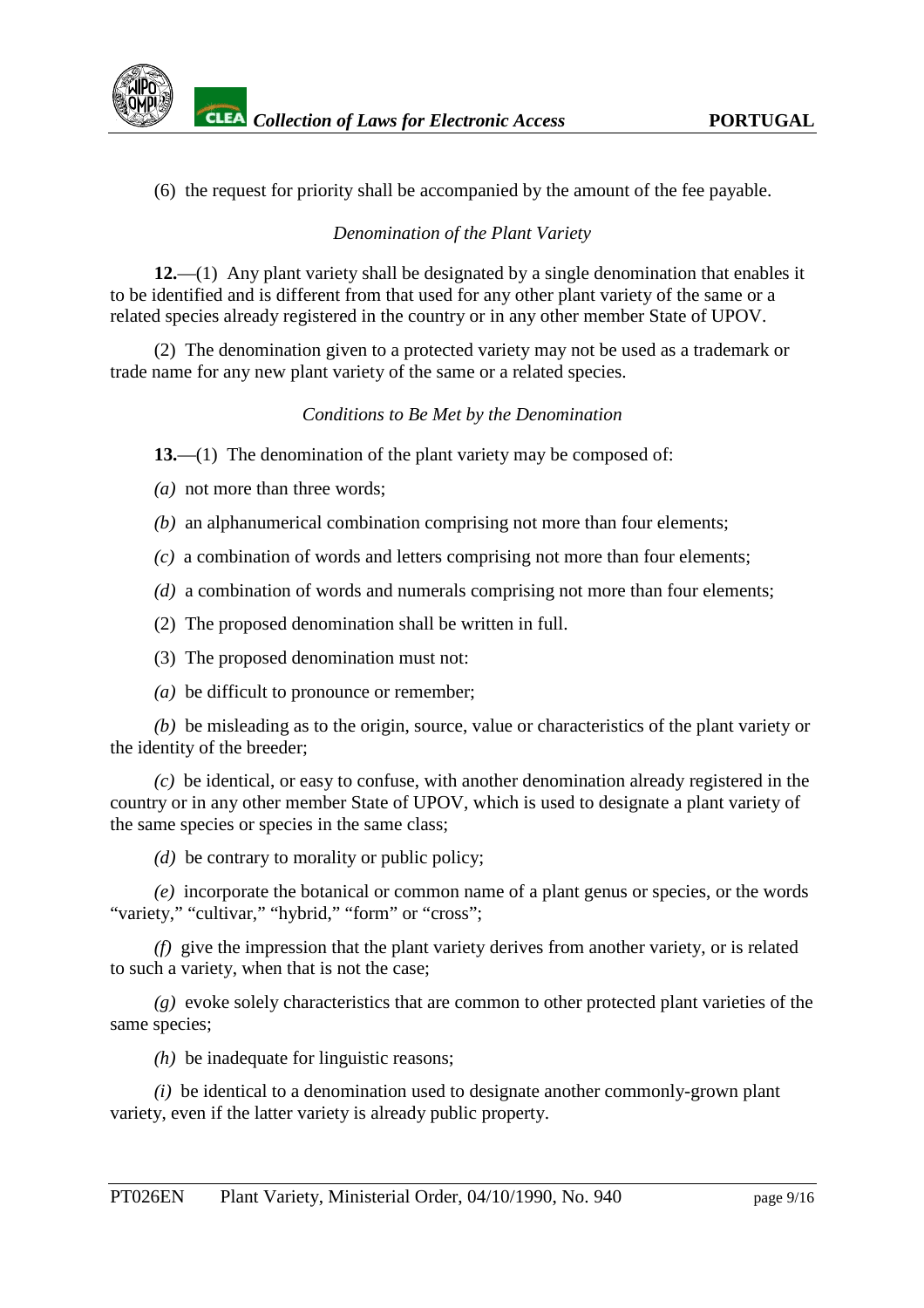(4) Notwithstanding the provisions of the foregoing paragraph, if the plant variety for which protection is sought is already protected in another member State of UPOV, or if an application for protection has already been filed in such a State, only the previously-used denomination may be proposed and registered.

(5) The denomination of the protected plant variety shall always be used for the marketing of the said variety, or for the marketing of propagating material of the variety, even after the term of protection has expired.

# *Acceptance or Rejection of the Application*

**14.**—(1) Within a period of five working days following the date of its filing with CENARVE, the application for the grant of plant breeders' rights shall be examined to determine whether it fulfils the conditions laid down in these Regulations.

(2) If it contains all the elements necessary for evaluation, the application shall be accepted and entered in a special register, in which the filing date shall also be recorded.

(3) Where the application is incomplete, or where CENARVE considers that further details are necessary, it shall invite the applicant to provide them and shall set a time limit for the purpose which shall be neither shorter than 15 days nor longer than 30 days.

(4) Where the elements requested pursuant to the foregoing paragraph are not communicated within the time limit set, the application shall be rejected and the fact shall be notified to the applicant, who shall not be entitled to repayment of any fees already paid.

# *Publication of the Application and Oppositions Filed Against It*

**15.**—(1) Once the application has been accepted, it shall be published in the CENARVE Bulletin, which shall record the date of filing, the name or business style of the applicant with residence or headquarters, the name or business style of the breeder—if other than the applicant—with residence or headquarters, the proposed denomination and the main characteristics of the variety as given in the application.

(2) Within two months following the date of the publication referred to in the foregoing paragraph, any interested party may file opposition to the grant of plant breeders' rights.

(3) Oppositions shall be filed in triplicate and shall clearly and precisely state:

*(a)* the name or business style and residence or headquarters of the opponent;

*(b)* the application for plant breeders' rights opposed and the issue of the CENARVE Bulletin in which it was published;

*(c)* the grounds on which the grant of plant breeders' rights should be refused.

(4) Oppositions filed with CENARVE shall be communicated to the applicant, in order that the latter may reply to them within a period of 30 days.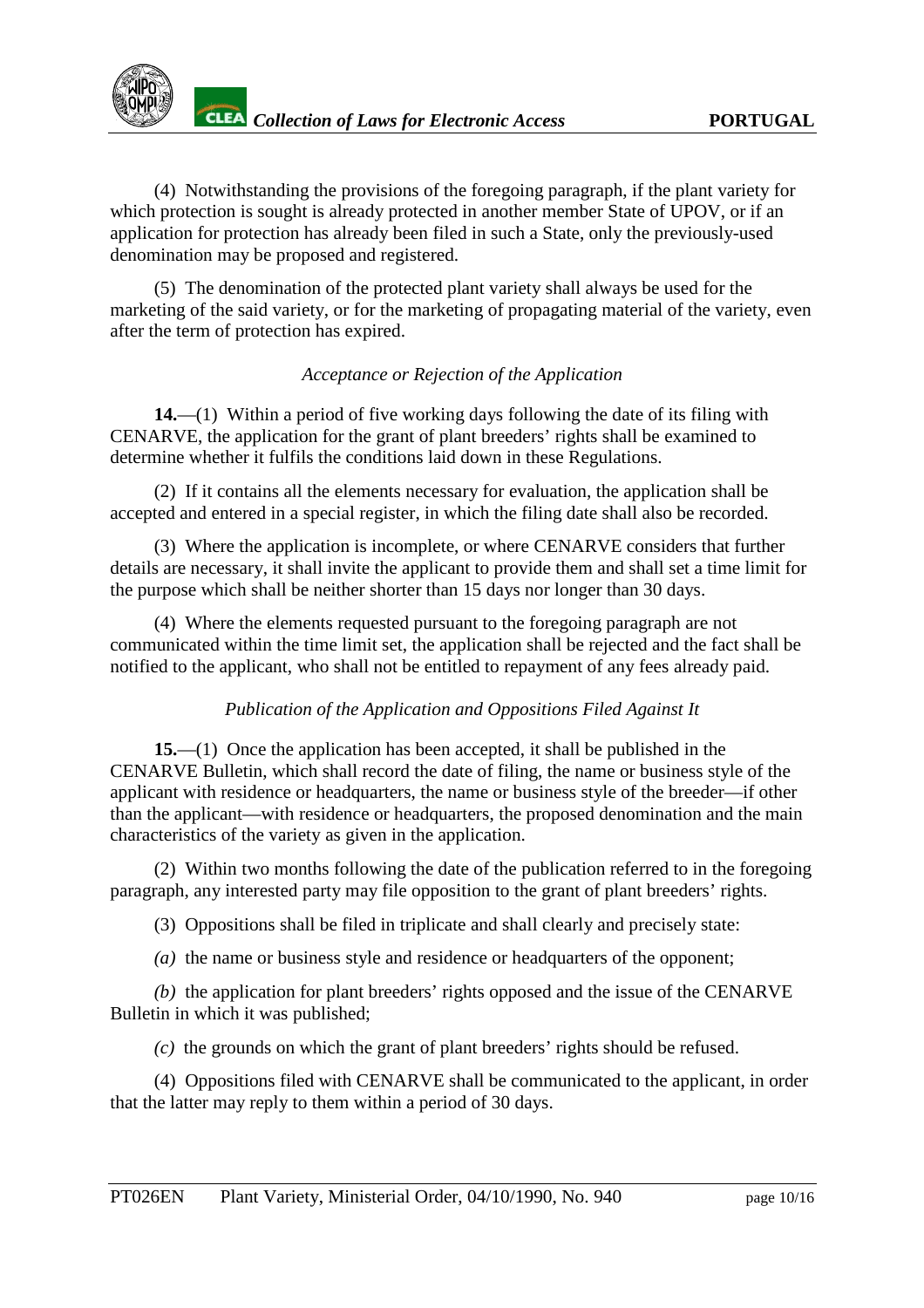

# *Decision on the Continuation of the Procedure*

**16.**—(1) On expiry of the time limit set in paragraph (2) of the foregoing Article or, where oppositions have been filed, after the submission of the reply or the expiry of the time limit allowed for the purpose, the Director of CENARVE shall decide whether to continue or to cancel the procedure, basing his decision, *inter alia*, on oppositions filed and, if possible, satisfying himself that the requirement specified in subparagraph *(d)* of paragraph (1) of Article 5 has been fulfilled.

(2) Cancellation of the procedure shall be notified to the applicant with sufficient statement of reasons.

# *Tests for, Distinctness, Homogeneity and Stability*

**17.**—(1) New plant varieties for which plant breeders' rights have been applied for shall be tested to determine their distinctness, homogeneity and stability.

(2) The tests referred to in the foregoing paragraph shall be carried out by CENARVE or by any other body, either national or foreign, designated by it.

(3) CENARVE shall inform the applicant of the quantity of propagating material that he has to provide, and also of the place and date of delivery: it shall likewise inform him of the body that will be carrying out the tests the place in which they will be carried out, the date on which they will start and their expected duration.

(4) In the course of the tests, CENARVE may request the applicant to provide further information or additional propagating material, setting a date for compliance.

(5) Where the applicant does not deliver the propagating material referred to in paragraph (3) to the place or on the date specified, or where without explanation he refuses to cooperate in the manner described in the foregoing paragraph, the application shall be cancelled without reimbursement of any fees already paid.

#### *Test Results*

**18.**—(1) Once the DHS tests have been completed, the body that has carried then out shall draw up a report on them and also a final assessment of the new plant variety.

(2) The documents referred to in the foregoing paragraph shall be sent to the applicant, who shall be allowed one month within which to comment on them.

# *Advice of the Technical Board*

**19.** Once the period referred to in paragraph (2) of the foregoing Article has expired, the file shall be submitted to the Technical Board of CENARVE for its advice.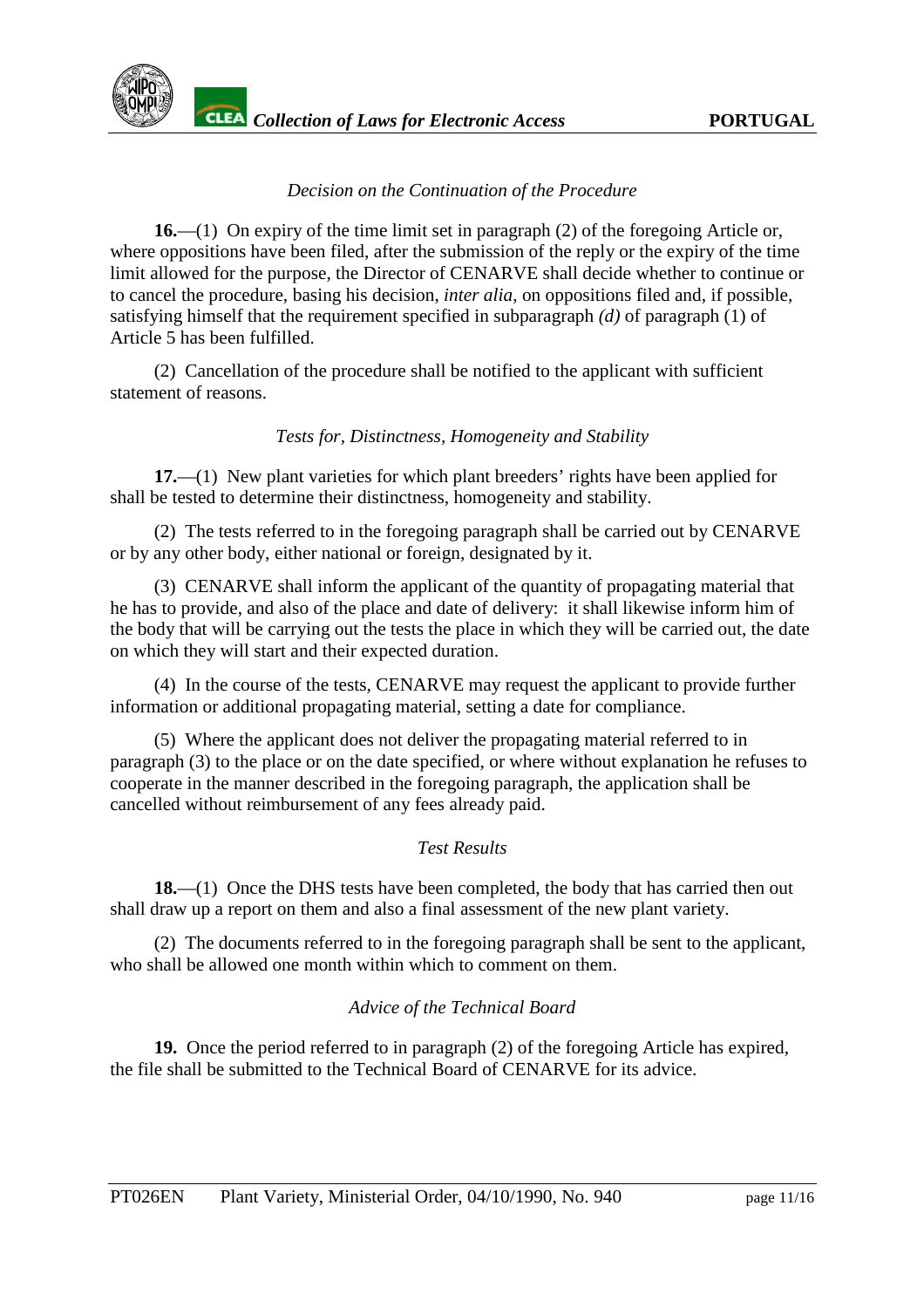#### *Decision and Publication*

**20.**—(1) Once the advice of the Technical Board of CENARVE has been given or the period set for the purpose has expired, the file shall be submitted to the Director of CENARVE for a decision.

(2) If the plant breeders' rights applied for are granted, a title called a "plant breeder's certificate" shall be issued in which the following particulars shall appear:

*(a)* the number thereof;

*(b)* the species to which the plant variety qualifying for plant breeders' rights belongs;

*(c)* the denomination given to the plant variety;

*(d)* the name of the owner of plant breeders' rights and that of the breeder if another person;

*(e)* the date of grant of the certificate and that on which the protection afforded by it ceases to operate;

*(f)* the signature of the Director of CENARVE.

(3) The grant of the plant breeder's certificate shall be published in the CENARVE Bulletin, which shall record the elements referred to in the foregoing paragraph.

(4) Refusal to grant plant breeders' rights shall also be published, with an indication of the grounds on which it was pronounced.

*Recording in the National Register of Protected Varieties*

**21.**—(1) The grant of plant breeders' rights shall be recorded in the Register of Protected Varieties in chronological order.

(2) The Register entry referred to in the foregoing paragraph shall contain the following:

*(a)* the elements mentioned in paragraph (2) of the foregoing Article;

*(b)* the serial number and dates of filing and acceptance of the application;

*(c)* the description of the plant variety, drawn up after the tests of identity, homogeneity and stability;

*(d)* the name and residence of the representative, if any;

*(e)* the date on which the plant breeder's certificate was issued, and the date of publication thereof in the CENARVE Bulletin;

*(f)* payment of the required fees;

*(g)* revocation or transfer of the plant breeder's rights;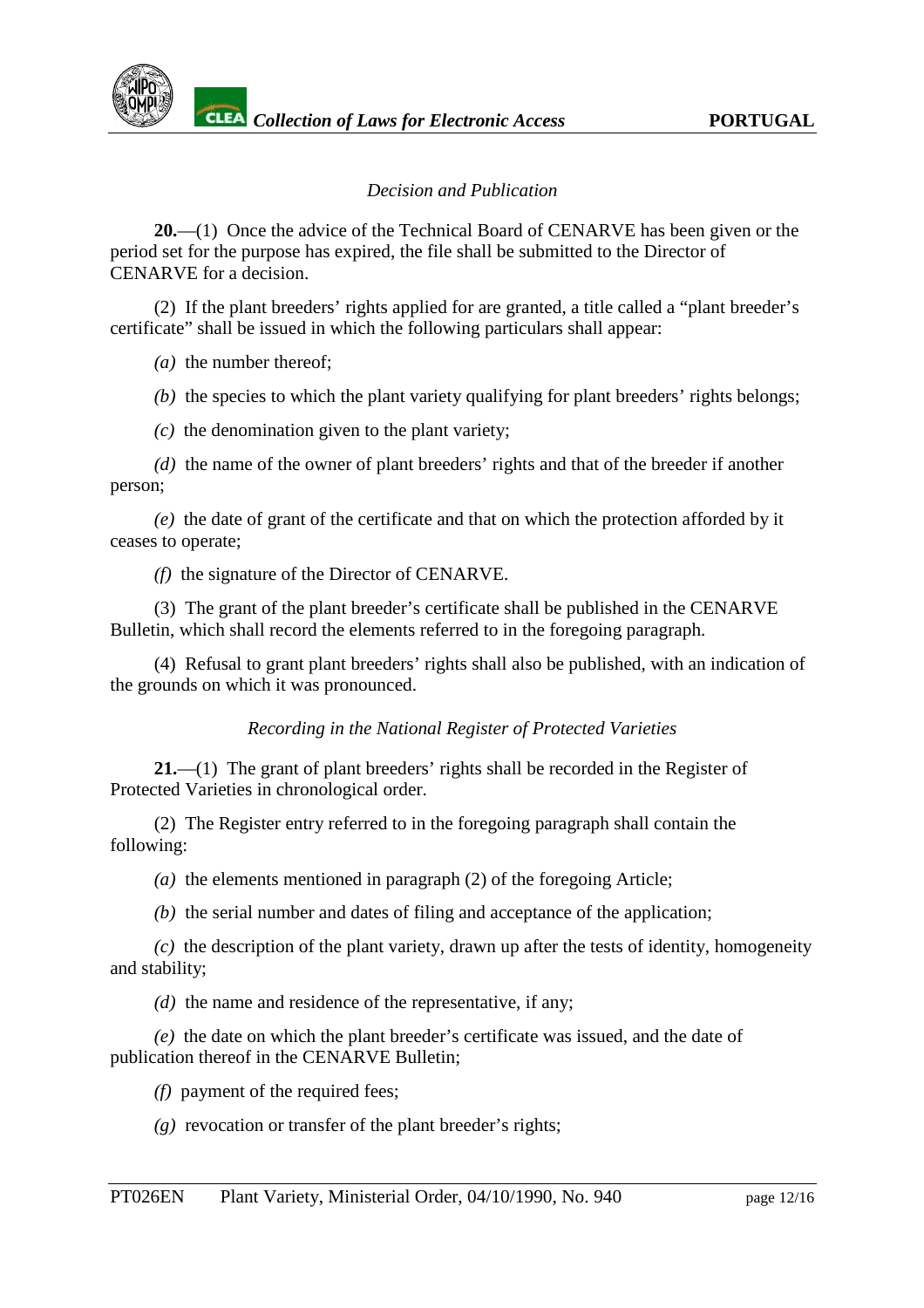*(h)* any licenses granted;

*(i)* judicial actions concerning the plant breeders' rights.

(3) Any alteration to Register entries shall be communicated to CENARVE for recording.

# **Chapter IV Subsequent Controls and Maintenance Fees**

# *Subsequent Controls*

**22.**—(1) CENARVE may demand of the owner of plant breeders' rights that he provide additional material or documents for the purposes of tests to determine whether the protected plant variety still retains the characteristics on the basis of which the said rights were granted.

(2) For the purposes of the controls referred to in the foregoing paragraph, CENARVE may inspect the maintenance growing plots.

(3) Failure to observe the provisions of paragraph (1), or unwarranted opposition to the inspections referred to in the foregoing paragraph, shall cause the plant breeders' rights concerned to be revoked.

# *Maintenance Fees*

**23.** The owner of plant breeders' rights shall pay the appropriate maintenance fee for each year of the term of protection.

# **Chapter V Transfer of Plant Breeders' Rights and Exploitation Licenses**

# *Transfer of Plant Breeders' Rights*

**24.**—(1) Plant breeders' rights shall be transferable by contract or by inheritance.

(2) Any transfer under the foregoing Article shall be communicated to CENARVE within one month, and shall give rise to payment of the corresponding fee.

# *License Contracts*

**25.**—(1) The owner of plant breeders' rights may by contract, either free of charge or for a consideration, authorize another person to exploit the plant variety covered by the rights.

(2) The conclusion of a contract as referred to in the foregoing paragraph shall be communicated to CENARVE for recording in the Register of Protected Varieties.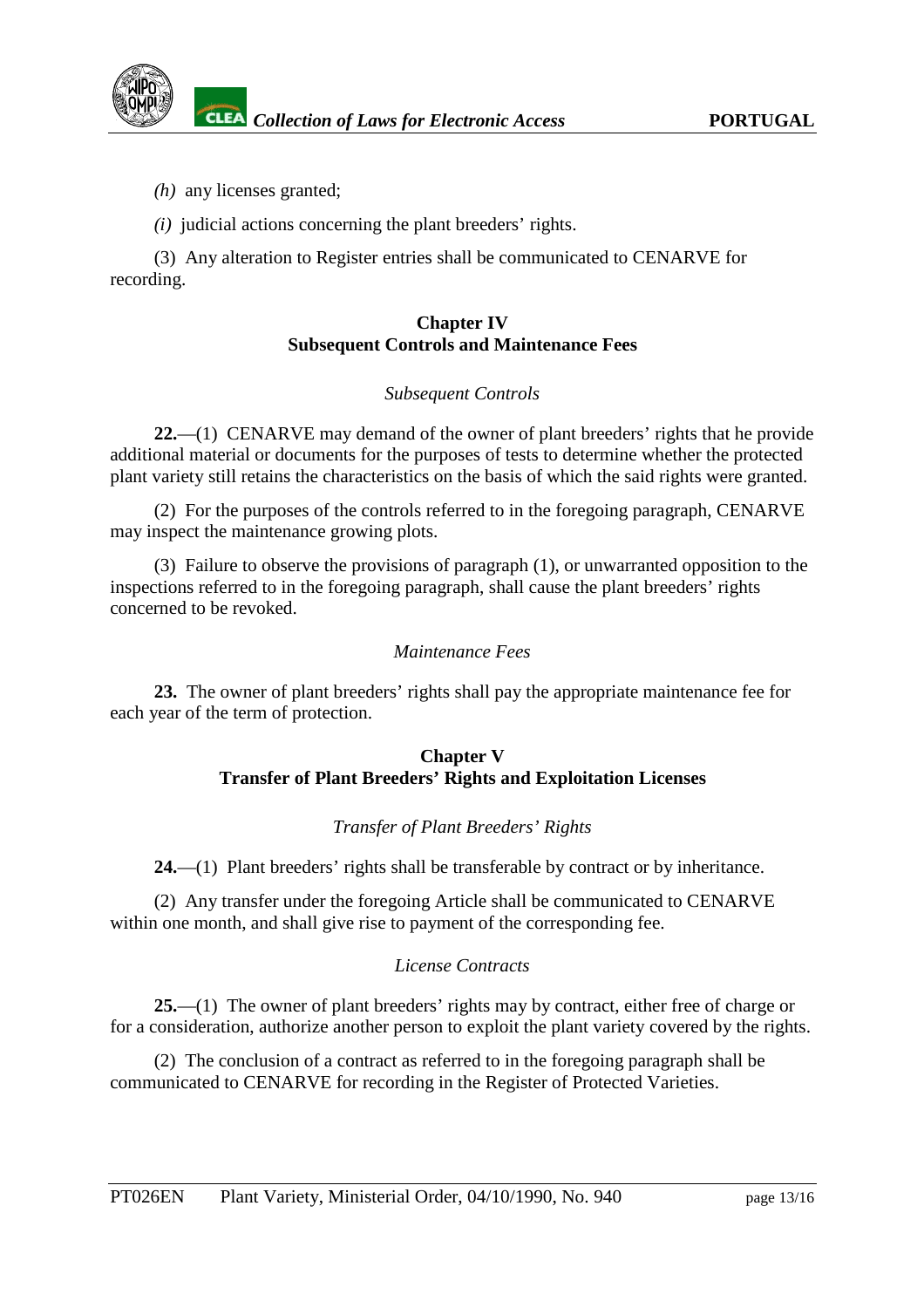

(3) Unless expressly provided to the contrary, the conclusion of a contract shall not prevent the breeder from concluding other contracts or from exploiting the plant variety in question direct.

(4) The owner of an exploitation license may not transfer it or allow another person to exploit the plant variety in question without the express authorization of the breeder.

(5) Transfer of the license shall be communicated to CENARVE for recording in the Register of Protected varieties.

#### *Compulsory Licenses*

**26.**—(1) At the request of interested parties, CENARVE may decide to grant compulsory licenses where such a step is considered necessary for the safeguarding of the public interest which requires the rapid and wide distribution of the plant variety in question.

(2) When it grants a compulsory license, CENARVE shall set the equitable compensation, which shall be economic in character, that accrues to the owner of the plant breeders' rights after the interested party has been heard and the Technical Board has given its advice.

(3) A compulsory license shall be dependent:

*(a)* on the interested parties possessing the technical and economic means necessary for the efficient exploitation of the plant variety concerned;

*(b)* on the owner of the plant breeders' rights having refused without justification to enter into a license contract with the interested party;

*(c)* on the interested party providing every assurance of payment of the compensation referred to in paragraph (2);

*(d)* on a period of three years having elapsed after the date of grant of the plant breeders' rights concerned;

*(e)* on payment of the fee due for the purpose.

(4) The term of the compulsory license shall be from two to four years; that term may be prolonged if the conditions on the basis of which the license was granted continue to obtain.

(5) A compulsory license may be revoked if its holder fails to discharge the obligations that he has assumed.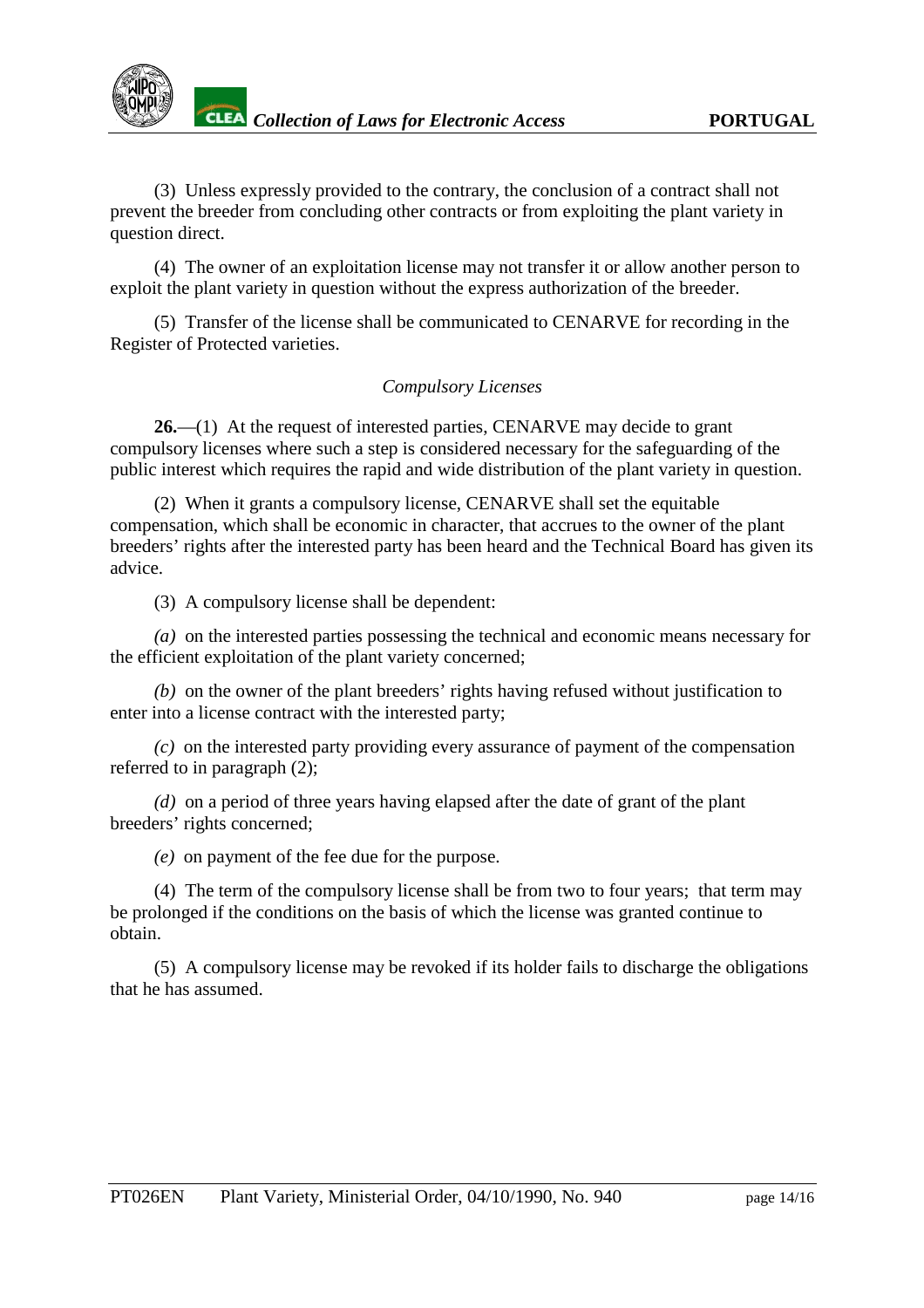

# **Chapter VI Lapse and Revocation of Plant Breeders' Rights**

*Lapse of Plant Breeders' Rights*

**27.** Plant breeders' rights shall lapse on expiry of the periods referred to in Article 6.

# *Revocation*

**28.**—(1) Plant breeders' rights shall be revoked:

*(a)* for failure to pay the fees due;

*(b)* where the plant variety ceases to display the characteristics on the basis of which they were granted;

*(c)* at the request of the owner;

*(d)* where the owner has not provided the material demanded by CENARVE for the purposes of verifying the continued presence of the characteristics of the plant variety in question;

*(e)* where the owner of the rights opposes the inspections referred to in paragraph (2) of Article 19;

*(f)* where it is shown that the holder of the rights is not the rightful owner thereof.

(2) In the case provided for in subparagraph *(f)* of the foregoing paragraph, and at the request of the rightful owner, plant breeders' rights may be granted to the said owner without the necessity of a new grant procedure.

#### **Chapter VII Final Provisions**

#### *Fees*

**29.**—(1) Each of the acts provided for in these Regulations shall give rise to the payment of the following fees, which are calculated according to a system of points:

|                  |                                                    | points     |
|------------------|----------------------------------------------------|------------|
| $\left(a\right)$ | application for plant breeders' rights (Article 9) | 12 500     |
| (b)              | claim of the benefit of priority (Article 11)      | 4 5 0 0    |
| (c)              | opposition to the grant of protection (Article 15) | 4 500      |
| (d)              | testing of distinctness, homogeneity and           | $25000$ to |
|                  | stability carried out by CENARVE (Article 17)      | 41 500     |
|                  |                                                    |            |